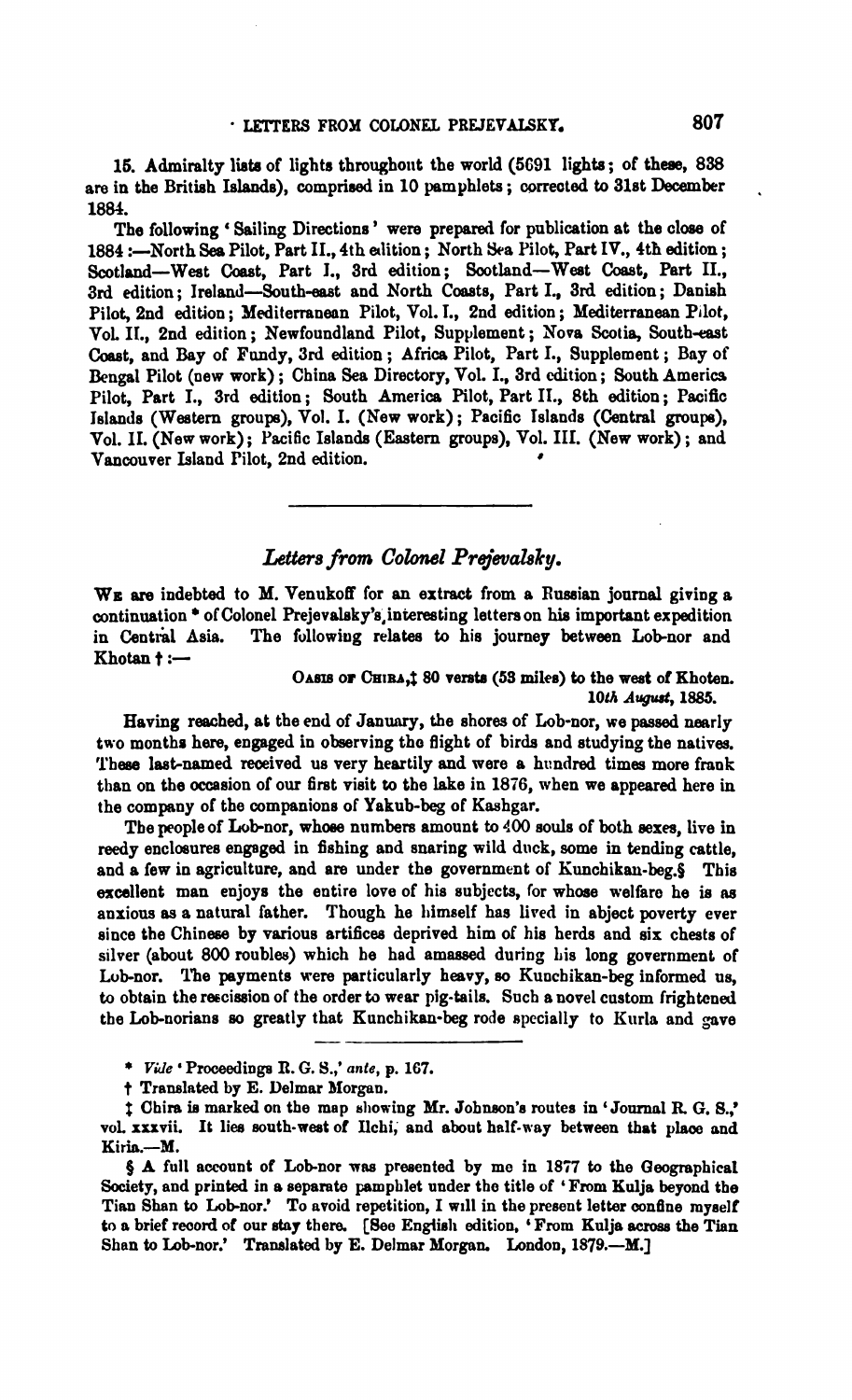the Chinese his remaining money, and then could hardly obtain lave that their hends might be shaved as formerly.

Externally the Lob-norians present a mixture of the Mongolian and Turkish races. Their ancestors, who bore the name of *Kavria*, at one time lived in the town of Lob, and extensive ruins of this city may still be seen on the river Jahansaidaria, 30 versts (20 miles) to the south of Lob-nor. At the end of the fourteenth century of our era, the towu of Lob **was** destroyed and its inhabitants exterminated.' Only a small number of them succeeded in saving themselves by hiding in the reeds of Lob-nor where they now dwell; and besides these a few dozen families migrated to the neighbourhood of Keria,† Khotan, and Ak-su. At first the Lob-norians to the neighbourhood of Keria,t Khotan, and Ak-su. wele completely isolated, and only forty years ago, when a Khotan colony was founded at the village of Chargalyk, did they begin by degrees to engage in hushandry and partly to emerge from their state of complete savagery.

The lateness of spring this year delayed the principal flight of water-fowl to Lob-nor. These certainly appeared in small numbers, both duck and swans, by the end of January, but they again disappeared somewhere, perhaps owing to the return of cold weather. But hardly did it become warm, when from the **12th** of February an uninterrupted flight began of geese and duck of various kinds. Flock after flock followed one after the other, now flying close to the ground, now high in the clouds; all coming from the south-west, from the neighbourhood of Khotan and Keria. In the meridians of these oases the birds from India can more easily fly across the difficult and cold plateaus of Tibt. The experience of ages hae of **coma**  taught the winged wanderers that this is the easier, though more circuitous route.

Having reached Lob-nor, the flocks descended swiftly to the ice to rest, while others flew along the lake aeeking open water. But of this latter in the middle of February there was but very little, so that the ducks were obliged to keep to the narrow occasional openings in the ice-floes. Here the birds assembled by thousands in each, while small **flocks** and single bids kept flying over the **reede** like flies in evtry direction. To an dent sportsman this abundance of game **was** an **interesting**  sight, particularly as they were little frightened. Our daily sporting excursions were unnsually successful ; we dragged wholo bags full of geese and ducks to **camp,**  and with these supplied all our party with provisions, bestowing what we did not require for ourselves on the Lob-norians.

This fabulous quantity of duck continued at Lob-nor during the whole of the latter half of February. With the first days of March these birds quickly flew away towarda the north, **so** that not a tenth part **was** left. Meanwhile, others of later kinds began to appear, likewise to follow in the direction of the wide Siberian valleys and summer there.

The warmth of spring began rapidly to increase from the latter half of February, nevertheless the Tarim did not open till the 27th of that month, and Lob-nor was not completely free from ice till the middle of March, when the midday temperature reached + 30° Cels. (86° Fahr.) in the shade. At the same time strong gales began which lasted till June. These violent winds came exclusively from the north-east,

<sup>\*</sup> According to local tradition, the destruction of Lob occurred three years before Toghluk-Timur-Khan accepted Muhnmmadnnism. [The Libtory of **Mina Haidar,** called the Turikh-i-Rashidi, in describing the great plain of Eastern Turkistan, says, "Formerly there were several large cities in this plain of Eastern Turkistum, says, "Formerly there were several large cities in this plain; the names of two have survived, *Lob* and *Kank*, but of the rest there is no trace o -Yule's 'Marco Polo,' 2nd **ed.,** vol. i. p. **201.-31.1** 

<sup>†</sup> Keria or Kiria was, according to Mr. Johnson's information, nine marches, estimated by  $\lim_{n \to \infty} 154$  miles, from Charchan, and 69 miles, which he actually traversel, from lichi or Khotan.-' R. G. S. Journal,' xxxvii. pp. 14, 41.--M.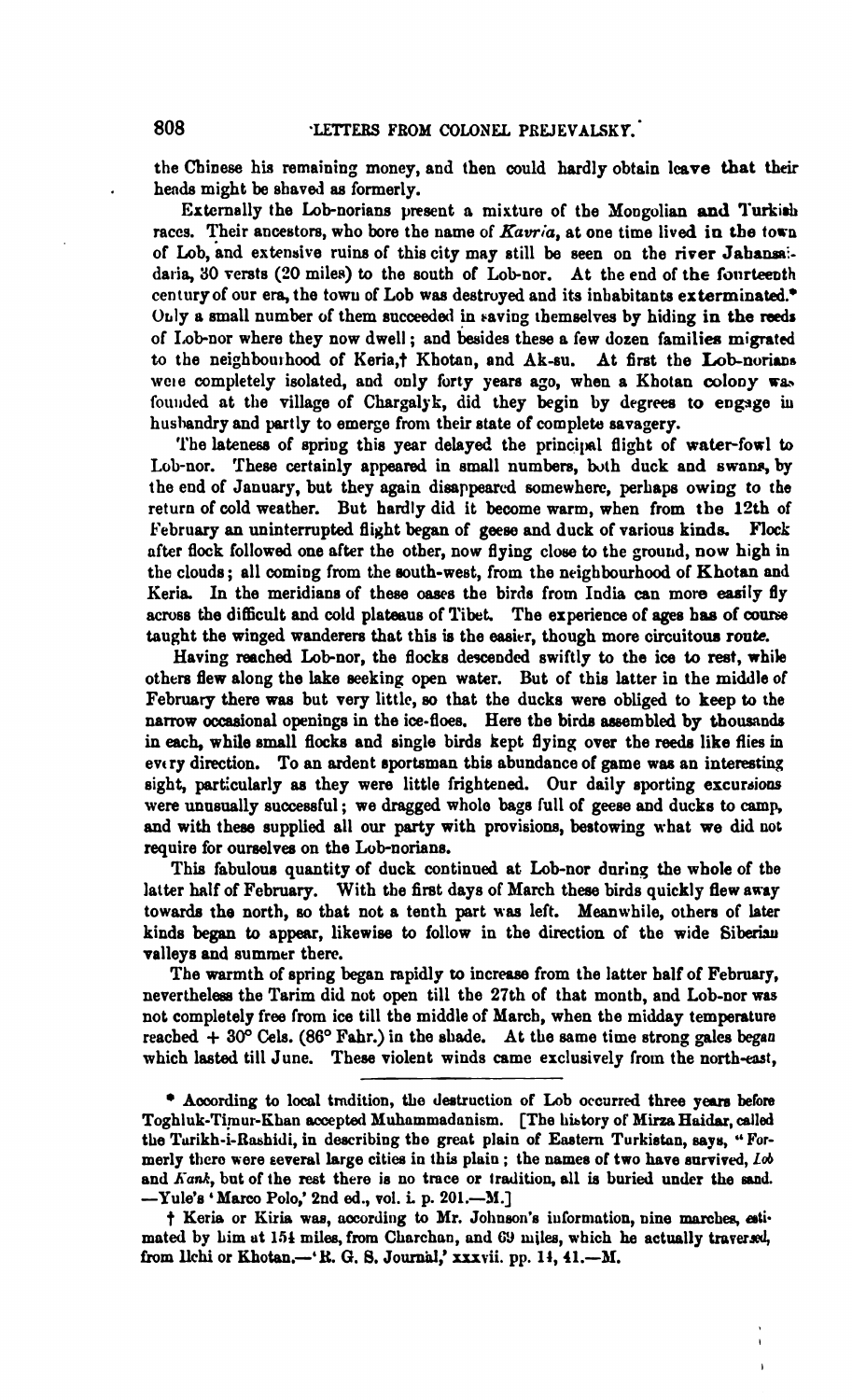from the colder parts of the high Gobi, and invariably brought with them thick clouds of dust which filled the atmosphere. Even after the violence of the tempest had abated, this dust remained suspended in the air, obscuring from view the whole horizon. A dust-charged atmosphere is indeed a characteristic of the basin of the Tarim, while a clear blue sky **ocoura** but very rarely. This dust, peculiar to, though not **so** abundant in other parts of Inner Asia, as it sinks down upon the ground, forms that remarkable and highly fertile depoeit which is known **as** "loess," and **occure**  sporadically over an enormous extent of country between the Caspian **Sea** and Pacific Ocean.

On the 20th March we left Lob-nor and took the direction of the oasis of Cherchen (Charchan), viå the village of Chargalyk, a distance of 373 versts  $(249 \text{ miles})$ .\* The last third part of this way lies up the Cherchen-daria, which flows from the borders of the Tibetan mountains. **These** monntaina rise as an unbroken, gigantic **wall,**  margining the whole plateau of Tibet from the head-waters of the Hoang-ho to the Karakorum. In their eastern part they are known under the name of Nan-shan, in their centre, Altyn-tagh. Beyond, towards the south-west from the sources of the Cherchen-daria, this range has no general name among natives, and I christened it " Russian" in the region between the Cherchen and Keria rivers.

The soil of the desert near the borders of the Tibetan mountains is composed of bare pebbles and shingle; beyond lie shifting sands which cover the enormous enclosed area of the Tarim basin. These sands present a confused medley of heaps, hillocks, and banks, interspersed with hollows and ravines. There is neither water, vegetation, nor animal life here. There may be, however, in the midst of the sandy hillocks, and banks, interspersed with hollows and ravines. There is neither water, vegetation, nor animal life here. There may be, however, in the midst of the sandy wastes an occasional spring to form small oases, but su inaccessible to human beings.

The eastern limit of the sand-dunes is the course of the Cherchen-daria, along which, as already stated, our route lay. Unlike other rivers of the Tarim basin. which form for themaelves deep, trough-shaped channels, the Cherchen has not enough strength to furrow a deep bed, but flows in wide and ever-changing reaches along a **soft** sandy bottom. The current is **very** rapid, but the depth, except in the pools, is small; the water is exceedingly dirty. Notwithstanding this, fish of five different kinds **are** abundant ; one of these attains a length of 4 feet, and a weight of **83** lbs.

The **banks** of the Cherchen **are** margined with a broad belt thinly covered with vegetation. Here tho only tree growing is the variegated poplar, or, **as** the natives call it, "tugrok," reaching a height of 30 to 40 feet, with a thickness of stem of 2 to 3 feet in diameter. **This** tree **has** a crooked deformed growth, its bark is ohen cracked and hangs down, always covered with loess. When fractured, instead of sap exuding, there is awhite saline crust. Among the bushes on the Cherchen, the most common **are**  the tamarisk, myricaria, and a kind of kali ; in smaller numbers were bushy growths of five other species. Reeds are everywhere abundant along the bank, and among herbaceous plants we occasionally saw Composite, astragalus, and wild asparagus. A11 theae bashes and herbs were thickly covered with loess dusk, **so** that one could mt touch them without making one's **eelf** in a mesa Moreover the soil, both among the bushes **ae** well **aa** in the poplar woods, is bere loess and clay mixed with sand, now~covered with a tolerably hard saline crust, now **as looee** as **ashes.** Everywhere under the trees were scattered boughs broken off by the storm, and heaps of dry leaves, which gave out a ringing metallic noise when driven before a strong wind. In a word, the landscape was desolate in the extreme, even in spring-in the first half of April. Notwithstanding the great heat, there was hardly any verdure visible except

**Only 115 miles in Mr. Johnson's route vii. already referred to.—M. S H No. XI1.-Dza. 1885.1 3 a**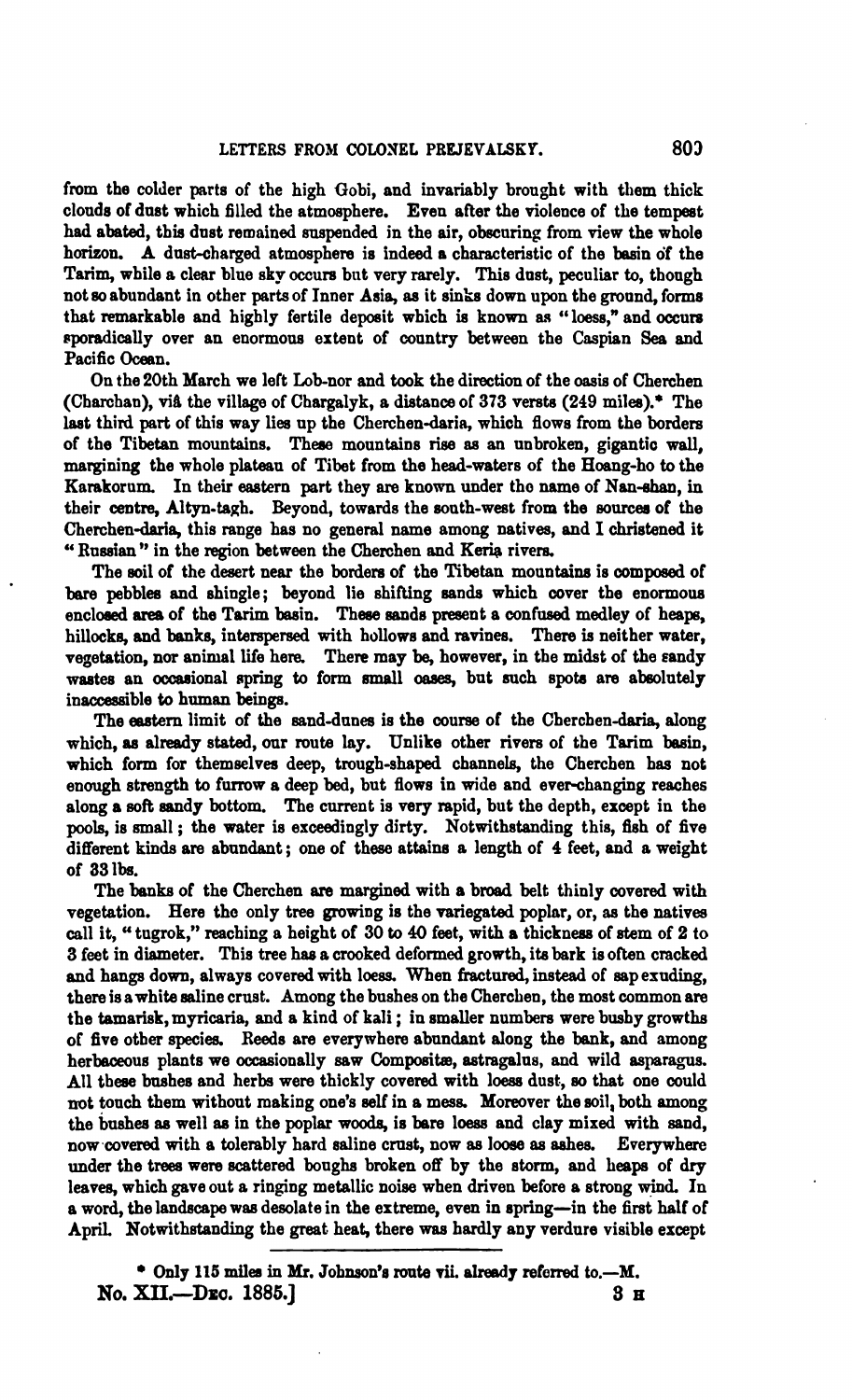in places where the shoots of reeds were forcing their way to the surface, and the poplar and elæagnus were opening their buds. Instead of flowers and butterflies, scorpions were crawling over the ground, and in calm weather clouds of gnats and mosquitoes disported themselves. Neither was the atmosphere any better. Here a thick dust brought by frequent gales constantly filled the air, shrouding the distant horizon and imparting a vellowish grey tint to surrounding objects. The aky too horizon and imparting a yellowish grey tint to surrounding objects. **wae** almost always cloudy, and the sun, if it did come out, looked like a red **dir,**  though its rays scorched us **as** mercilessly **as** ever.

Animal life on the Cherchen-daria was also poor. Among the larger beasts we though its rays scorched us as mercilessly as ever.<br>Animal life on the Cherchen-daria was also poor. Among the larger beasts we<br>met here with the antelope *(kara sult)*, and more rarely with large deer *(Cervus*<br>*denhus)* external into an extended contains with and more rarely with large deer (Cervus<br> *daphus*) and wild boar. Besides these were wolves, foxes, hares, and small rodats.<br>
A mone high side these met frequently seen were the ephe Among birds, those most frequently seen were the saksaul jay, the saksaul sparrow. woodpeckers, shrikes, sand-swallows, and hoopoes, with an occusional pheasant Water fowl and waders were scarce along the river, for here there are no reedy lakes and other places where they like to rest, feed, and build their nests. Even in the full warmth of spring it was but rarely that we heard the note of a bird. And a death-like silence reigned over the river bank **as** well as in the neighbonring **desert** 

On the 14th April we arrived at the oasis of Cherchen, which lies at an elevation of 3800 feet on the mme Cherchen-daria, **60** versts **(40** miles) **from** ita exit fmm **the**  mountains, and like other oases of Central Asis, appears like a little green island in the **mild** desert. The whole oasis contains about 600 houses, in which **there am**  about 3000 souls of both sexes. This settlement **was** founded only ninety **yean ago**  by emigrants from Khotan, Kiria, Aksu, and Kashgar. The first mentioned belong to the tribe of Machin, the last to that of Ardbiul. They are distinct in external tyre one from the other. The Machin is the ancient rootstock of East **Turkistan, rod**  now inhabits its south-eastern part, between Cherchen, Keria, and Khotan, and the neighbouring mountains. This tribe is also met with, though in small numbers, at Yarkand. The Ardbiul, according to the natives, live between Aksu and Kashen inclusive. To the east of Aksu, in the towns of Boi, Kucha, and **partly** in **Km4**  according to the same information, live the Khurasan, a tribe which, according to tradition, came here from Afghanistan even before the time of Alexander the **Grert,**  With these nationalities of Eastern Turkistan other tribes became mixed, for the most part **as** conquerors, more rnrely **as** traders and colonists. Such were, in ancient times, the Uighurs, Chinese, Arabs,-the latter introducing Mahommedanism,-the Mongols, and, in modern times-the Chinese again, Andijanis (Kokandians) Hindus, Afghans, and others. We had only the opportunity of studying the **Maehi**nians, and will speak in detail of them hereafter. I will now say that this tribe, judging from its characteristio traits, shows an infusion of Mongol blood, **while**  the Ardbiul, especially middle-aged and old men, have a strong resemblance to the Jews, or, more correctly, show a mixture of the Turkish and Semitic races.

There are no towns, i.e. walled habitations, in the Cherchen casis, but only detached homeateads with fielde and gardens adjoining. **Ln** the gardens there **am**  apple trees, peach, apricot, white mulberry, plums, pears, and vines, The fields **ue**  sown with wheat, barley, rice, maize, **beans,** tobacco, melong water-meIone, **carrots,**  and a small quantity of cotton. The extent of land under cultivation is small. I estimate it at not more than **1000** to 1500 deesiatines (2700 to **4050 acres). Ben,**  as everywhere in Central Asia as well as throughout China, the fields may rather be called gardens, so diminutive are they and so carefully cultivated, doubtless owing to the abundance of manual labour. But with so dense a population and so small a supply of running water, indispeosable for the fertilisation of this soil, every **fuuilj**  only produces enough to satisfy its wants. At the best the surplus is small, and more often there is not enough.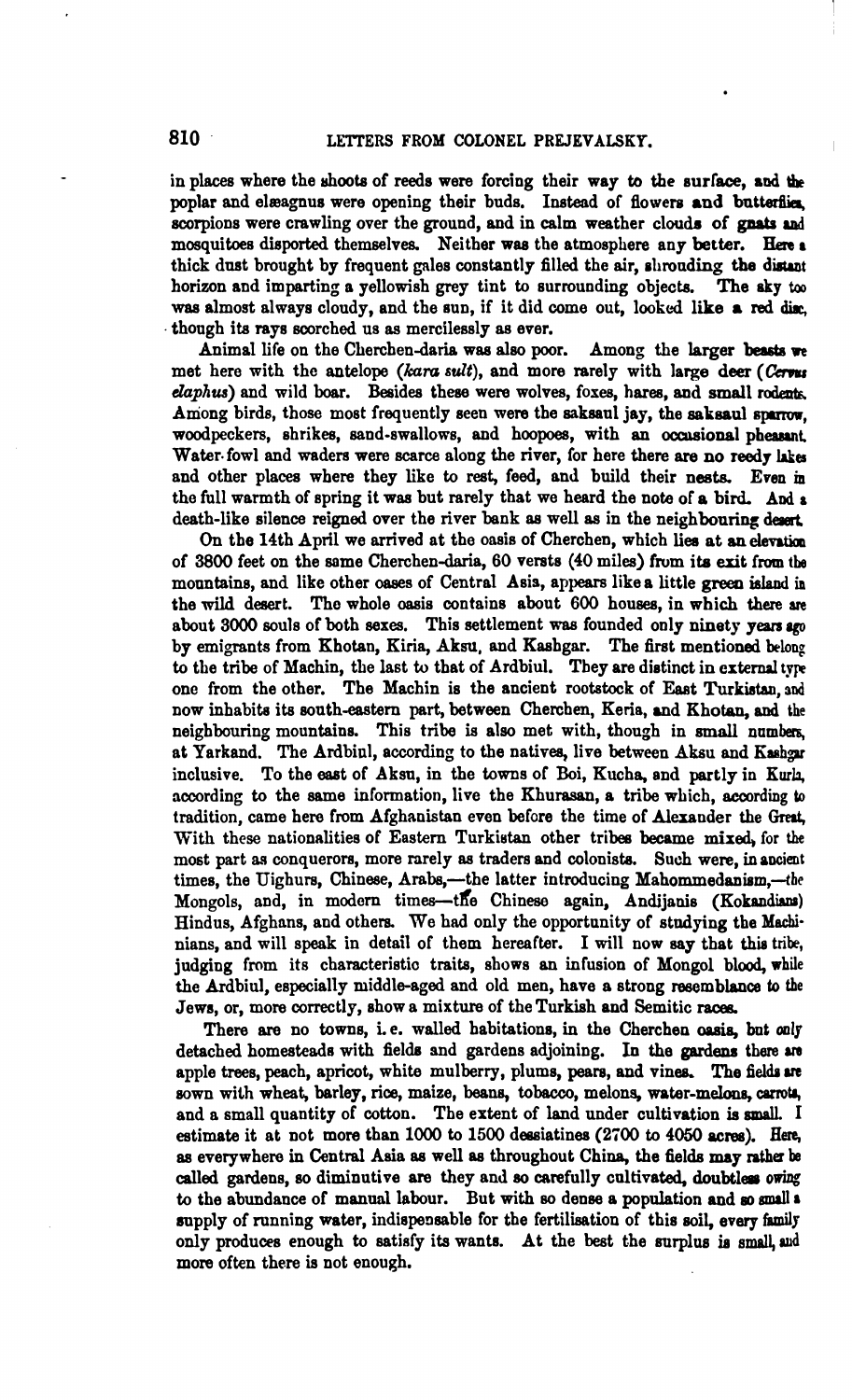Close to the casis of Cherchen are the traces of two ancient cities, the oldest of which was destroyed, as we learned from the natives, about 3000 years back by the bogatvr [fabulous warrior] Rustem of Daghestan: the other city of a later date was annihilated by the Mongols at the end of the tenth century of our era. The **aitea** of both cities are now buried under a barren desert partly covered with loess and sand hillocks. Here and there the remains of huts and walls stand forth, while cups made of clay, and occasionally, men's bones, litter the ground.\* The natives find copper and gold coins, ingots of silver, gold ornaments for apparel, precious stones (diamonds and turquoises), **beads,** foundry slag, and copper utensils, and what **is**  remarkable, glass in the older city, besides which, in the newer, burnt bricks. After excavating they have come upon single wooden coffins. In these the corpses (never embalmed) are sometimes well preserved, owing to the excessive dryness of the climate and air. The men are of great size and with long hair, the women with one or two tresses. Once they discovered a vault with the bodies of twelve men in a sitting posture. Another time the body of a girl was found. Her eyes **were** closed with gold cups, and her head bound round chin and crown **of** the head with **a** thin sheet of gold; she **was** dressed in a long but narrow woollen robe (in perfect preservation), ornamented on the chest with several gold stars; the feet were bare. Not only were the corpses well preserved, but even the wood of which the coffins were made, so much so that the people of Cherchen, **as** they told **us,** use it in various **ways.** With the human remains there occur in the gravea **bonee** of horses and sheep.

The people of Cherchen assured us that traces of ancient cities and settlements are found along the whole central course of the Cherchen-daria, 5 to 15 versts to the west of the present course of this river. Lastly, at the same Cherchen, at Lob-nor as well as in the casis of Kiria, we heard more than once of a tradition that between Khotan, Ak-su, and Lob-nor, there were once twenty-three flourishing cities now buried beneath the snnd of the desert.

At Cherchen, Lob-nor, and farther along our route, the inhabitants received us in a very friendly way. The Chinese, on the other **haad,** tried by every **artifice** tohinder **us. They** forbad the natives from selling **ns** provisions and anpplying **guides;**  declaring that we would seize their property, that we were travelling with the worst intentions, &c.; in a word, they tried by every manœuvre to take our character away. But in spite of all this, the natives showed that they were well dieposd towards us, and almaye **were** ready to serve **ua** At the same time they bitterly complained of their hard lot, assuring us that they were **all** ready to **rise**  against their oppressors, the Chinese. And more than this, the elders, both of the cases and mountain tribes, asked us to give them the order to destroy the Chinese at once.

once. JVe wish for nothing better than to become the subjects of **Rneeia,"** they **all** said to us. "We know that justice reigns in Russian Turkistan. But with us every Chinese official, nay every soldier, **may** with impunity beat ue, take away our property, our wife, children. They **tax** us in a most exorbitant way. . . . **We**  cannot long endure such ontragea . . . We can rise at any minute ; we have guns ready and concealed. All that we want is a head, a leader. Give us only one of your Cossacks ; let him be our commander." Such tales we often listened to.

<sup>\*</sup> This does not corroborate the passage from the Tarikhi-i-Rashidi given above and quoted by Sir H. Rawlinson, Colonel Yule, M. Quatremere, and others. It is, however, not impossible, with the well-known shifting character of the sands of the Tarim basin, that traces of cities which have lain buried for centuries may have come to light. --Cf. 'R. G. S. Journal,' xxxvii. p. 7, and 'Proceedings,' xvi. p. 244.--M.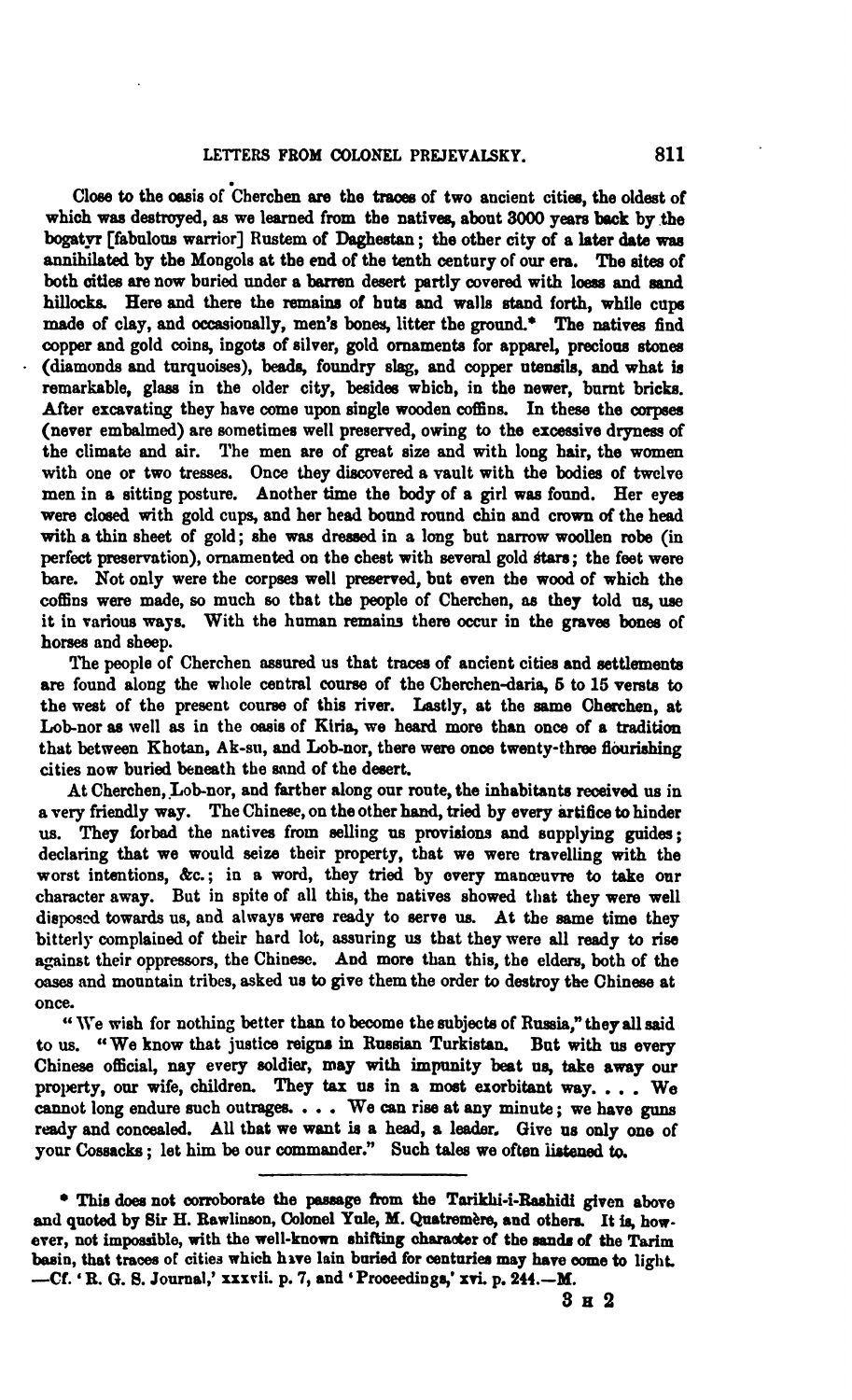From Cherchen to Kiria lead two roads; the one through heavy sands, the other along the borders of the Tibetan plateau. We chose the latter though more difficult route: for by this way we could explore completely unknown mountains, and moreover aave our camels from the heat and unbearable mosquitoes. **Speciallp**  difficult were the first two days' travel, when for 87 versts (58 miles) from Cherchen to the foot of the Tibetan mountaim we had no water.

In this part, the margining **range, ae** already mentioned, has no **general** name, and I called it " Russian," **as** I once christened with a similar name on the opposite side of Tibet, the lake out of which flows the Yellow river.

The newly discovered Russian range forms the immediate continuation of the Tokuadaben,\* which in ita turn joins the **Moscow range,** forming together **with** the Columbns, **Marco** Polo, Burkhan-Buddha and others a second inner bulwark of **the**  Tibetan plateau on the side of the Tsaidsm (Chaidam) basin.

The Russian range extends from north-east to south-west between the rivers of Cherchen and Kiria for a distance of 400 versts (267 miles). Everywhere on **the**  side of the Tarim lowlands, it stands as a lofty precipitous wall, occasionally rising above the mow-line. Particularly lofty is its south-western part. **Here** snowy peaks and ice-fields extend in an unbroken ridge, over which, near the Kiria river towers a colossal, cone-shaped peak, apparently from 22,000 to 23,000 feet above sea-level. It is called "The Tsar Liberator."

From the snowy summits of these hills rivulets course down, eroding for themselves in the alluvial soil of the plain, deep trench-shaped ravines, and then losing themselves in the shifting sands of the desert. The mountains themselves for a belt of 10,000 to 12,000 feet above the **sea** are covered with tolerable pastnrage, **afhding**  grazing grounds for the herds of the local Machinians. The Russian range is rich, too, in gold and jade-stone-yu-shi, highly prized in China. Of this stone various too, in gold and jade-stone-yu-shi, highly prized in China. articles are maufactured, such as tobacco-boxes, saucers, little boxes, mouth-pieces, &c.<sup>+</sup> Moreover, according to the belief of the Turkistanians, a bracelet of this stone placed on the arm of a dead person preserves the body from decay. Rich people make themselves pillows of jade to put inside their graves, under the belief that the marvellone power attributed to **this** stone will be proportionately **greater.** 

There are no easy passes across the Russian range into Tibet, t though formerly there are said to have been roads along the defile of the Tolan-hadji, near the mazar (tomb) of Unchelik-pashim. Thie is the shrine of a sister of the Imam **Djahr-**Sadyk, one of the most esteemed saints of Eastern Turkistan; it lies about midway in the extent of the Russian range, and is visited by many pilgrims. Tradition says that Unchelik-pashim, pursued by Machiniana who were trying to kill her, **eacapd**  to the mountains, and on reaching the spot where a mosque now stands, waved her handkerchief. Then one of the mountains opened and received the holy damsel. When she had entered the mountain again closed, but, unfortunately, so as to catch the rescued saint by her tress, the end of which is to this day shown to the faithful in a rock near the temple. Here, too, there is a spring which brings out of the rock pebbles of red, white, and yellow limestone. True believers **prize** these pebbles **very** 

I. e. the nine mountaim-paseas, adiatrict mentioned by Mr. **Sbaw'e** native **infamaat. Cf.** ' **Prooeedinga** R. **Q. S.,'** xvi. p. 244.-lK.

t Articlen in jade are eold in the **Kalja** bssaare, but the stone **ia** so **skilfully** imit&d that a novice may easily be taken in.-M.

 $\ddot{\textbf{r}}$  (Cf. 'Proceedings **B. G. S.**,' N.S., ii. p. 312, and the Parklit A-k's route in vol. vii. of the same series (pp. 68 seq.); but the Pandit crossed Northern Tibet in a more easterly meridian than Lob-nor, nearly identical with Prejevalsky's first attempt to penetrate into that country.--M.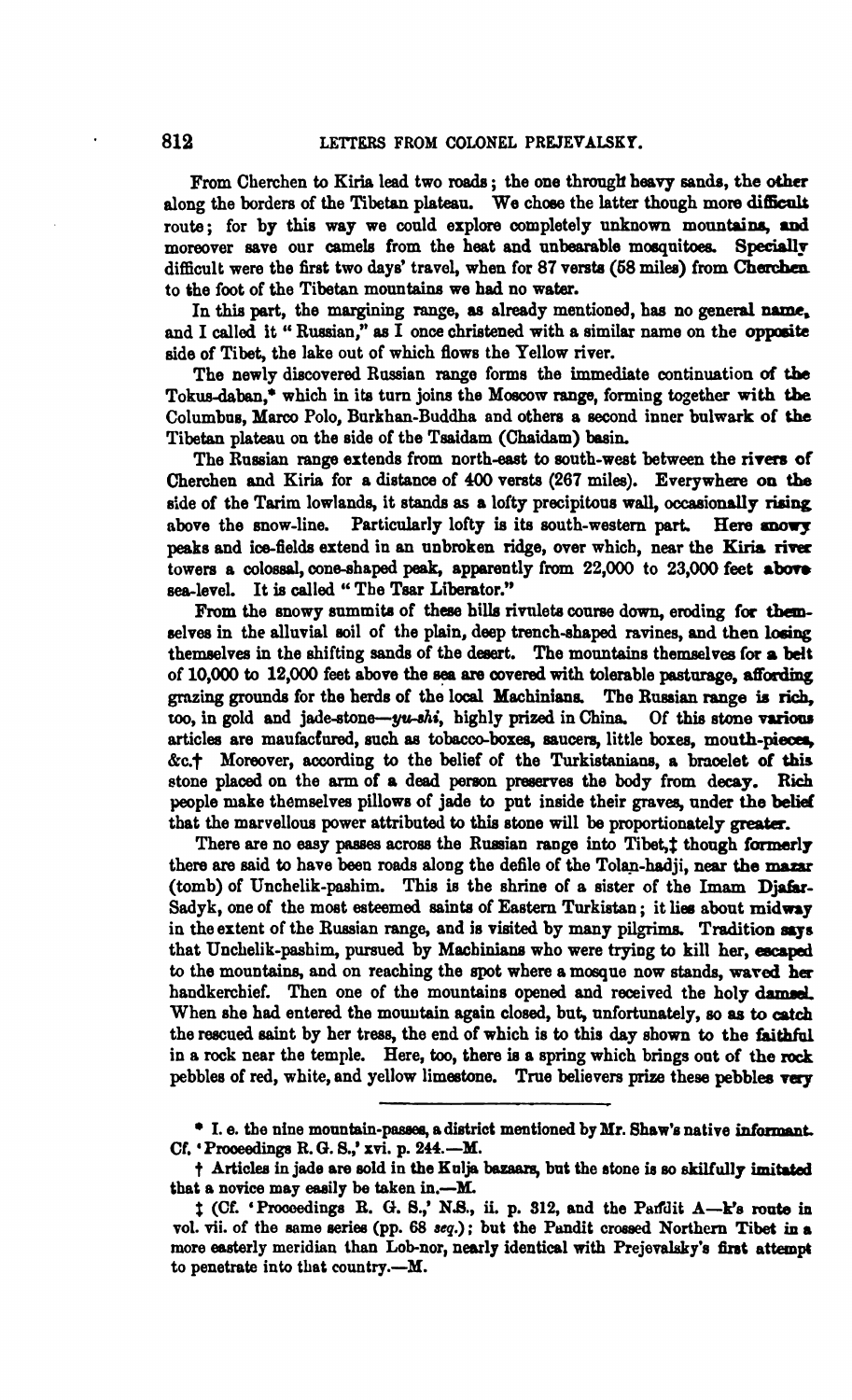highly, and say they are the petrified tears of Unchelik-pashim who still weeps in the mountain for the sins of mankind.

After marching 397 versts from Cherchen we reached the oasis of Nia,<sup>\*</sup> on a rivulet of the same name, 50 versta from its exit from tho Russian range. The dmolute elevation here is 4200 feet. The number of inhabited hovels is **1000** to **<sup>1200</sup>**; they are grouped round separate farms. Once in ten days there is a bazaar, which is visited by merchants from Kiria. The Machinian inhabitants are much spoilt by their proximity to the gold-mine of Sorchak, situate on the Nia-daria where it leaves the Russian range.

We found a more cheerful site for our encampment at the little village of 'Pasulgun, where we passed several days in expectation of the arrival of our interpreter, who had fallen sick at Cherchen. There is a capital pond at Yasnlgun, in which we bathed several timea a day, a most opportune relief from the **geat** heats which then (towards the end of  $\text{Mav}$ ) were as much as  $+37^{\circ}$  Cels.  $(98^{\circ}$  Fabr.) in the shade. The inhabitante of Yasnlgun were very good-natured and hospitable. Their village life appeared full of simplicity: the little children ran about naked; hthed and rolled in the sand, playing, fighting with one another, and climbing the mulberry-trees like monkeys, for the fruit, which was then ripe. In the village itself swallows flitted to and fro, crows cawed, pigeons **cooed,** cocks crowed, and the hen chucked to her chicks . . . . In fact village life here is just what it is with 11s ; and the rural are mnch better than the townspeople.

Two marches from Yasulgun we reached the oasis of Kiria, larger than any we bad hitherto seen. Its absolute elevation is 300 feet higher than the two oases of Nia, and its distance from Lob-nor, 870 versts (580 miles).<sup>†</sup> The river Kiria-daria, on which the owis is situate, flows from the Tibetan plateau, and passing this **place**  during **flood** time, continues for 200 versta further in a northerly direction before losing itself in the sands.

Kiria itself is said to contain 3000 habitations; but it is no town in the Asiatic sense, for it is not enclosed with a mud-wall, neither does it possess shops, except a few small ones, though a **hzaar** (or market) meeta here twice a week. Beside native produce, there is an abundance of Russian **goods,** especially dyed fabrics- such as cotton prints, red fustian, plush, handkerchiefs, &c.; also Russian sugar (56 copecks per lb.), candles, &c. Russian money, both silver and notes, passes currency here. The local coin, **as** throughout Eastern Turkistan, is the silver *hgeh,* a little larger than our **grivennik,** containing thirty copper coins, **pula.** 

**Chinese** silver ingots about **44** lb. each **are** exchanged here for *UOO* tengeh or thereabouts. The inhabitants of Kiria are as spoilt as those of Nia. They mostly engage in the gold industry. Agriculture only supplies local wants ; there arecomparstively few gardens ; silk production and cotton growing are on an insignificant scale. There are no manufactures in Kiria, and nothing but gold is exported.

Formerly Kiria had no independent political existence, and was under the immediate subjection of Khotan. But now the Chinese have made of Kiria a separate

\* Nia is the second stage (33 miles) from Kiria. Colonel Yule says that it is probably the ancient city of Ni-jang of the ancient Chinese itineraries ('Marco Polo,' i. p. 202).-M.

t **Thie distance** ie much **greater** than that calcnlated by Mr. Johneon (269 **miles),** and by Mr. Shaw (304 miles, exclusive of windings), and must have some weight in fixing the position of Lob-nor, which it **waa** proposed to **ehift** three degrees to the **westward** of that assigned to it on Kiepert's map of Asia. Cf. Yule's 'Marco Polo,' 2nd ed., i. p. 204.  $-M.$ 

 $t$  About the size of a sixpence.- $M$ .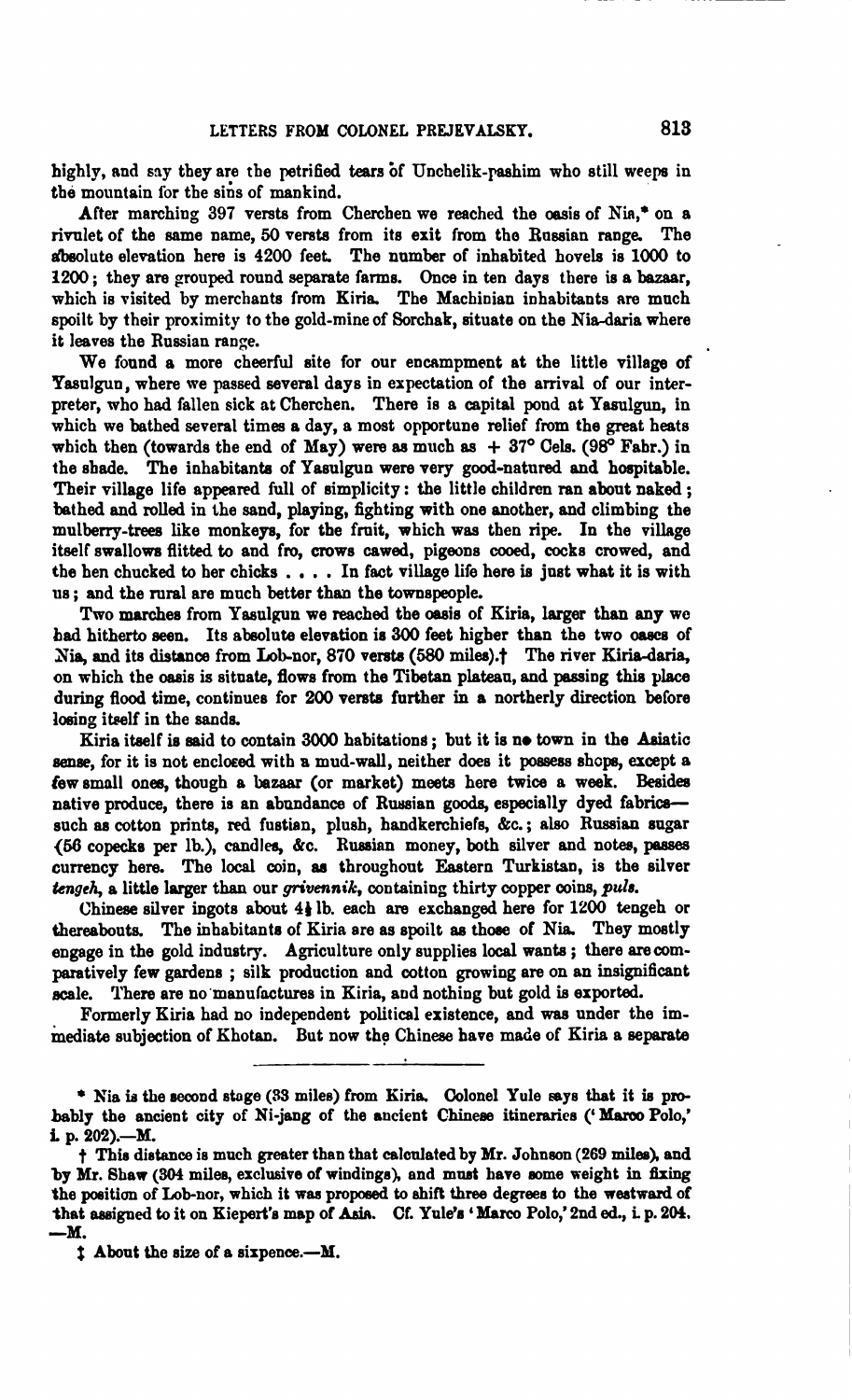district, subject to the authorities at Kashgar. This district extends eastward to the village of Chargalyk near Lob-nor, besides taking in some of the hill tribes of the Machinians. There are altogether, as we heard, 11,000 to 12,000 families in the Kiria district.

The **oasea** of Nia and Kiria **begin** the long row of such oases **extending** with greater or leas intervnle through Khotan and Yarkand to Kashgar, and **then aloog**  the southern foot of the Tian-Shan. Their general appearance and character have much in common. The chief occupations of the inhabitants **are** egricalture **and ha**ticulture. Husbandry 'favoured by an abundant supply of labour, a **warm** climate, and **an** unusually prolific loess soil, well supplied with irrigation, has **attained s**  high degree of perfection, even from very remote times. Inexorable necessity has obliged the native to employ all his energies in irrigation works, which ramify like the veins and arteries in the animal organism, and fertilise overy plot of arable land. To the unaccustomed eye it is wonderful to see how these water channels cross and recross one another in the oasis, now flowing side by side, only at different levels, now coursing through wooden troughs placed one over the other, and again pouring over the flat roofs of the hovels in the same troughs. Water brings life whereever it comes-it not only moistens the soil but fertilises it with loess mud. The larger dykes, from which smaller channels are led, start at great distances of many versts from the **oasis**, and if the river reach the **oasis** it flows at a much lower level than the fields and gardens snpplied with **its** water.

The mode of cultivation, not only of the gardena and orchards but of the **fields, ia** admirable. The mil is so thoroughly tilled that not a clod is left; the whole **W is** divided **into** emall rows, and thew **are** sown with the **grain,** whilst **every** farrow is filled with water. The agriculturist knows exactly when to turn the water in and when to shut it off. The fields are usually not large, and are arranged in terraces The fields are usually not large, and are arranged in terraces one above the other for convenience in irrigating. Strict order is observed in regulating the supply for each owner, and special overseers superintend this part of the work. The rice-fields are on the lowest ground and almost continually flooded. Every hovel, every garden and enclosure, nay, every big tree if it **atand** alone, has **ib**  separate water supply turned on or off as occasion requires. The banks of the dykes are usually planted with poplar, willow, elæagnus, and mulberry, serving both to give shade and firing. They **are** treated in the most tender way, if we may um such **an** expression. Hence these trees grow mpidly and freely. In seven or **eight**  vears a poplar is of sufficient size to supply a log fit for building purposes, and in thirty to thirty-five years measures two spans in circumference, with a height of 100 feet. For firing, the tree (willow or poplar) is cut 14 feet from the ground and the stump stopped with clay so as to prevent its drying. Such a stump will send out fresh growth, which soon forms a thick handsome head of branches, especially in the case of the willow. Only those trees which have dried up are felled at the **root.** 

All the cases are sown with wheat, barley, maize, rice, peas, millet, clover, melons, water-melons, tobacco, and cotton; the kitchen gardens-with onion, radish, turnip, carrot, cucumber, gourds, and cooking herbs; the fruit-gardenswith apricot, peach, **grapes,** apples, **psars,** plums, pomegranates, nuts, and mulberry; here, **too,** there are often small ponds **(bostang),** and flower-gardens, in which **grow**  roses, asters, pinks, balsams, and other flowers. The fields are generally small in comparison with the number of inhabitants. I estimate the average quantity of land for a family of five persons at hardly as much as two dessiatines (5<sup>.4</sup> acres). This insufficiency of land is counterbalanced by the excellence of the crops of **grain**  as well as by the moderate wants of the native, who grows only enough for his own use and has hardly anything over to sell; many nativea having several families to support.